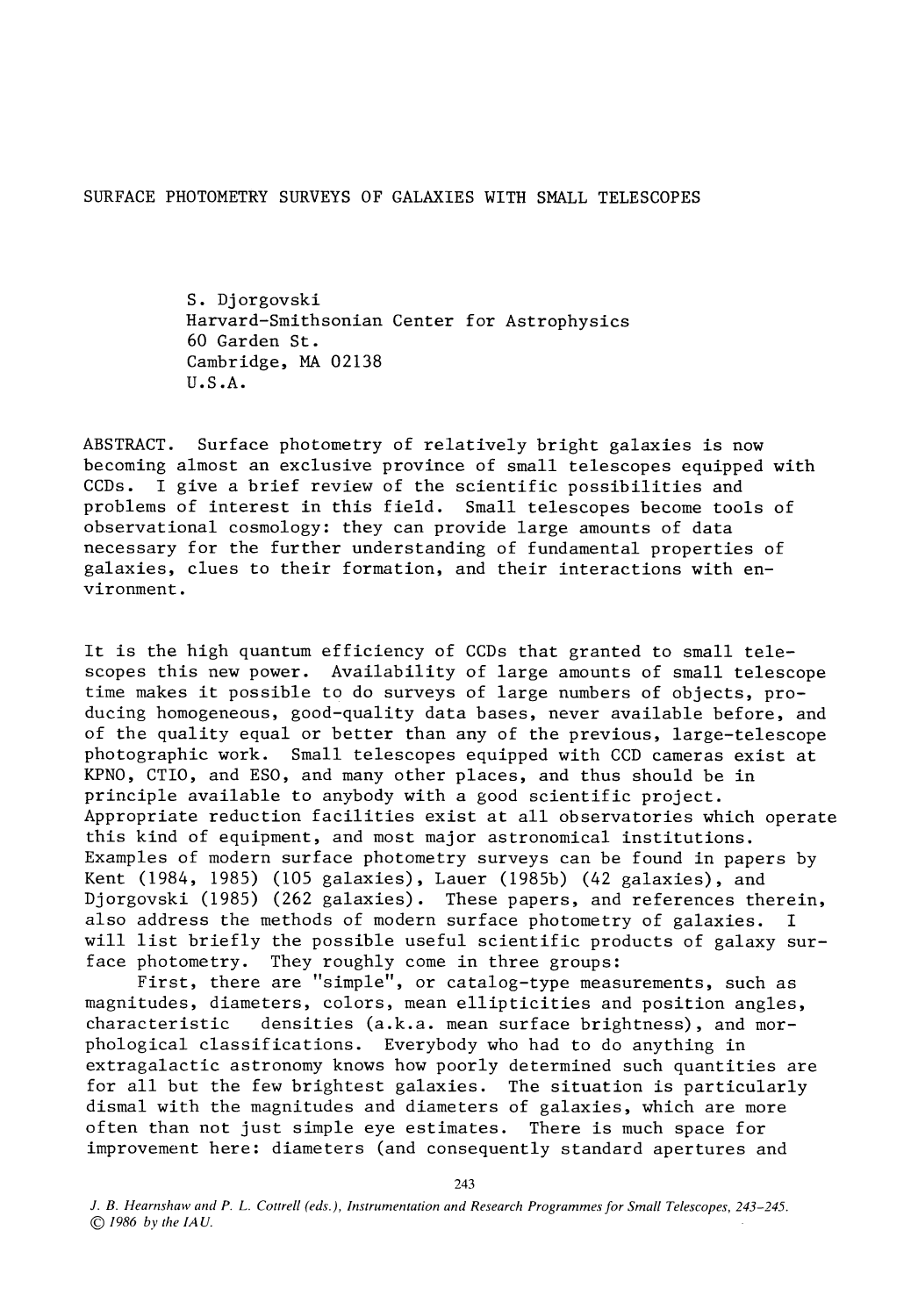magnitudes) should be determined in a well-defined, quantitative manner from the surface brightness profiles.

In the second group are the measurements of quantities which can *only* be obtained from surface photometry. Radial density profiles of luminous material: it is now clear that the elliptical galaxies are *not*  well described by any of the "standard" formulas. It is not clear how close to exponential are the disks galaxies, either. There is a great variety of surface brightness profile shapes and intensity scales, and quantifying and explaining this variety is the first step toward the better understanding of galaxies in general. Related to this are bulge-to-disk decompositions and measurements of bulge properties; see the paper by Kent (1985). This is necessary for dynamical modelling of disk galaxies, and relates directly to the problems of galaxy formation: are the bulges and the disks coeval? Are the bulges a direct continuation of the family of ellipticals? Ellipticity gradients and isophotal twists in elliptical galaxies carry direct information on galaxy shapes, not direct information on galaxy shapes, not deducible in any other way; they may be used to constrain the velocity anisotropy in galaxies. Structure and kinematics of the inner parts of elliptical galaxies and bulges are "fossils" of galaxy formation. Core properties of galaxies are currently not well known. The quantities to be measured include the central surface brightness core radii, and central surface brightness slopes. Derived quantities, such as centrai luminosity densities, are also of considerable interest. The central surface brightness slopes are directly related to the velocity anisotropy; Lauer (1985a,b) has found that many (most?) ellipticals have non-isothermal cores. The dynamical structure of cores is also important for our understanding of the origin and fueling of nuclear acitivity in galaxies. Color gradients carry direct information on stellar populations and their distribution, and may provide direct constraints for the M/L ratios as functions of radius, and the distributions of dark matter in galaxies.

A quantitative parametrisation of morphological and kinematical properties of galaxies should open the possibility of reliable multivariate analysis of galaxies. Luminosity (or mass) is certainly one of the principal parameters, but what are the others? The number and identity of such quantities may give us some direct clues on the recipe for making galaxies, and some record of when and how that process happened. We may then be able to design better distance-independent luminosity indicators. For example, there is too much scatter in luminosity - velocity dispersion - metallicity relations for early-type galaxies to be accounted by the error bars alone. Reducing this scatter should lead us to an improvement in the mapping of the Local Supercluster velocity field, and perhaps a better measurement of the far-field Hubble constant.

Finally, there is a third, miscellaneous group of applications, drawing mainly on the *imaging,* and not necessarily on the photometry. One example is a search for subsystems in galaxies, e.g., dust lanes and stellar disks in ellipticals, bars and dynamical resonances in disks, etc.; see the paper by Djorgovski and Ebneter elsewhere in this volume. There is also a possibility of discovering new active and/or unusual nuclei. Repeated observations of a large number of galaxies should